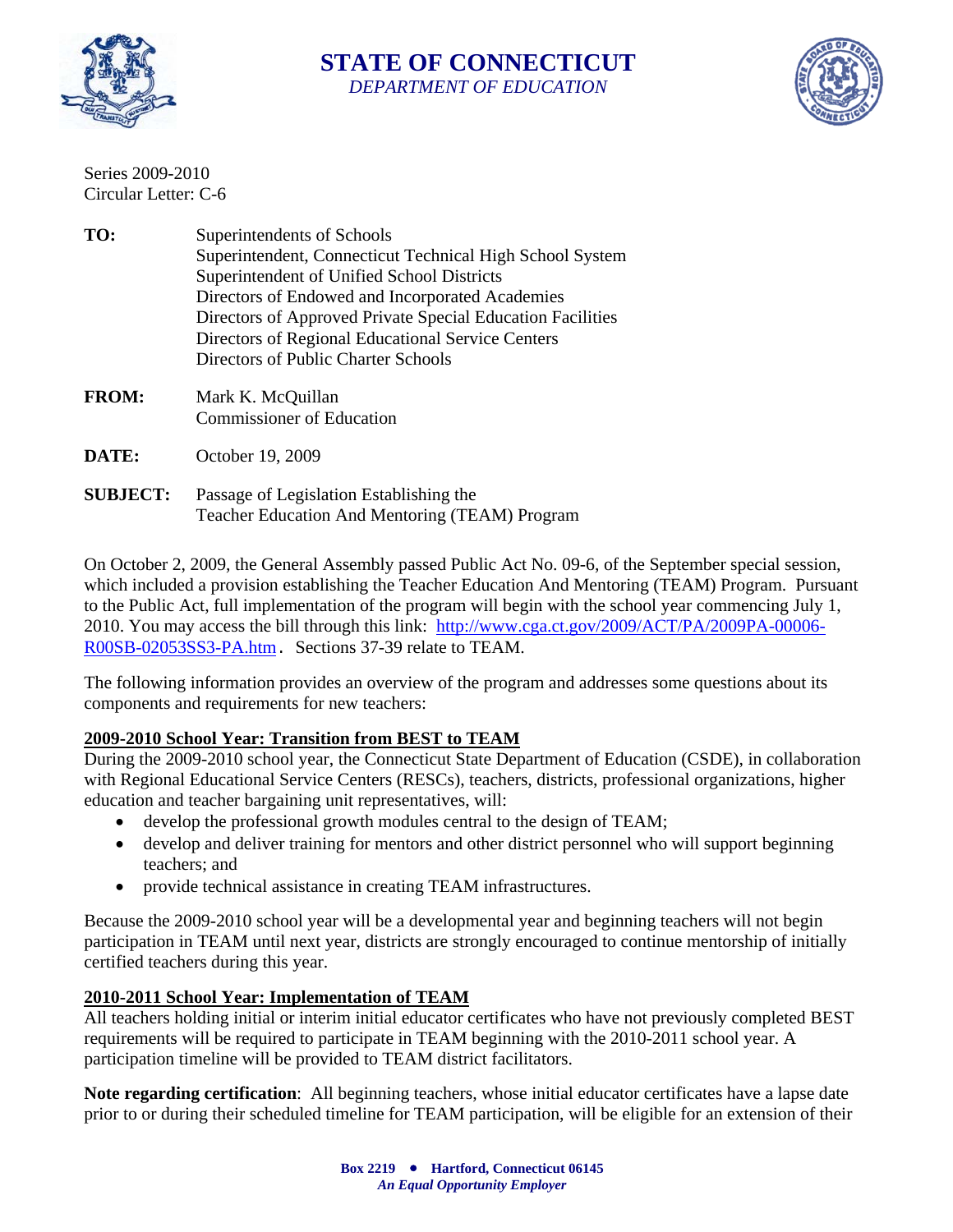Passage of Legislation Establishing the Teacher Education And Mentoring (TEAM) Program October 19, 2009 Page 2

certificates, as needed. Note that teachers are responsible for keeping their certificates current and should apply to extend their certificates prior to the certificate's expiration date.

## **How will districts build capacity to implement the TEAM program in 2010-2011?**

During the 2009-2010 school year, districts are required to:

1. **By November 2, 2009, appoint a "TEAM District Facilitator:"** Superintendents/Directors are requested to appoint a representative who will be responsible for facilitating the TEAM Program in their districts. You may appoint the individual who most recently served in the role of BEST District Facilitator (DF) or you may assign a new person (including yourself) to this role. An *Appointment of the 2009-10 TEAM District Facilitator Form* can be accessed by clicking on this link: www.ctteam.org

<http://ctteam.org/df/login.php>(your passcode is your district number, no leading zeros)

We are planning to meet with all DFs during November at each RESC. As Superintendent or Director, you are also welcome to register for the DF meetings. **The meetings are scheduled for:** November 6 at ACES, November 9 at LEARN, November 10 at CES, November 12 at EASTCONN, November 19 at Education Connection and November 23 at CREC. All meetings are scheduled from 9:00 a.m. to 12:00 p.m. To register, please click on this link: <http://ctteam.org/registration/form.php>

2. **By January 29, 2010, establish a district TEAM Coordinating Committee (TCC)**: The TCC will be responsible for developing a plan for the support of beginning teachers based on state-developed guidelines.

*Regional Option for the Review of Reflection Papers:* Each module will culminate with a reflection paper submitted by the beginning teacher. Reflection papers may be reviewed in district by the TCC or by a subset of the TCC **or** a district may choose to participate in a regional review committee to determine successful completion of module reflection papers. As a preliminary inquiry (not yet binding), we would like to know if your district is interested in participating on a regional review committee or would like to assign the review of reflection papers to your district committee. Please let us know by reviewing the options on the form linked here and return to us by **November 2, 2009**, by clicking on this link:

<http://ctteam.org/tcc/login.php> (your passcode is your district number, no leading zeros)

A chart containing a timeline of District Roles and Responsibilities for the TEAM Program for 2009-2010 is attached to this letter.

Although full implementation of this new program will not begin until next year, we are planning to involve a limited number of districts and beginning teachers in a small scale pilot of the modules in order to inform our development work. Further information will follow as guidelines for such a pilot are determined.

In summary, our intent this year is to work with all involved stakeholders to develop a strong foundation for supporting and retaining new teachers. We look forward to working with you and your district's administrators, teachers and mentors in moving towards this goal.

If you have any questions about this memo or its attachments, please contact Beverly Hartstone, Education Consultant, at 860-713-6811 or via e-mail at [beverly.hartstone@ct.gov.](mailto:beverly.hartstone@ct.gov)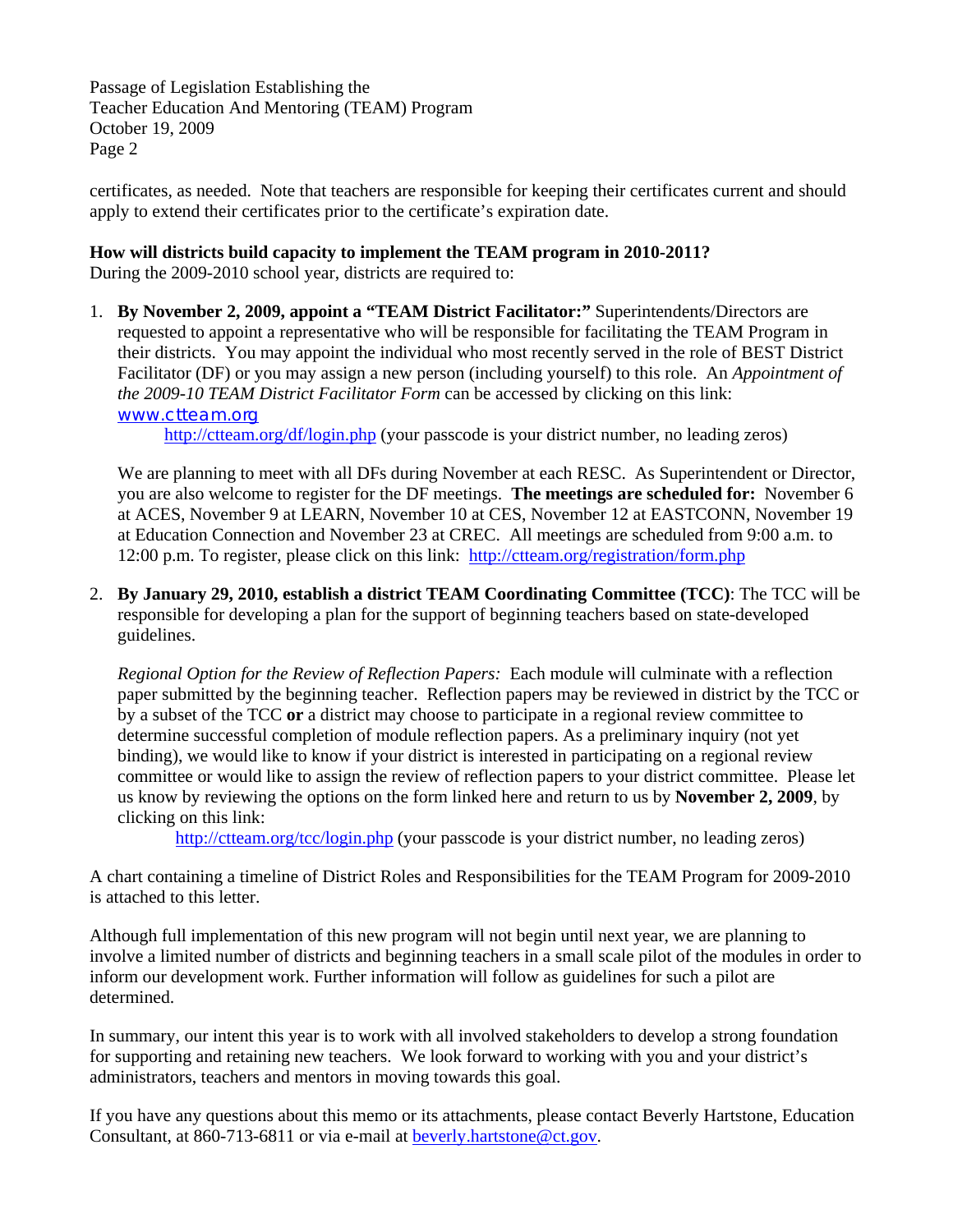MKM:bhe Attachment